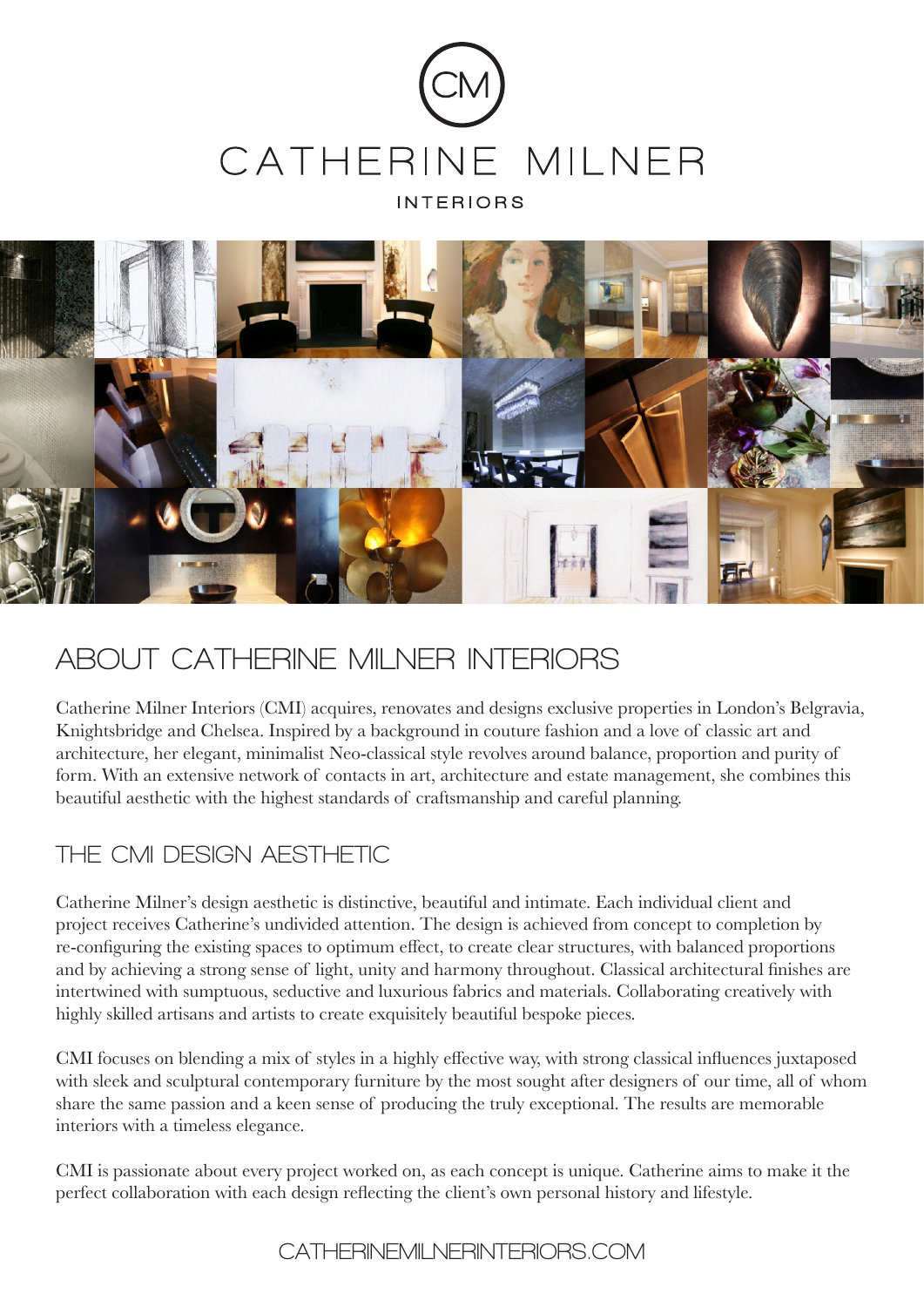# **DESIGN PHILOSOPHY**

Catherine Milner's design philosophy is centred around a commitment to quality and the creation of sophisticated surroundings. Guided by strong architectural principles and classical influences Catherine believes that "every property possesses an inherent and rational logic that must be un-locked". Creative and imaginative design decisions lead to unique rooms, which are founded upon three key principles: function, strength and beauty.

Catherine is known for her discerning eye and passion for objects of beauty; combined with elegant finishes and classical artistic touches, Catherine transcends the expected and elevates each room and property as a whole.

Catherine cites Palladio, Inigo Jones and the ancient Roman aesthetic as particularly influential upon her designs. They symbolise a purity of form, which needs nothing more to create an effect, being both sculptural and simultaneously functional.

She is also a great admirer of the Art Deco period, particularly the French interiors of the 1920's (including those of Ruhlmann and Andre Groult).

## **SERVICES**

## **ARCHITECTURAL DESIGN**

Catherine Milner Interiors partners closely with the project architect to work on:

- The conceptual analysis of the property based on client objectives inclusive of any property constraints
- The proposed reconfiguration of spaces with opportunities to add additional square footage pursued where possible (in order to maximise investment potential)
- Structural evaluation
- Discussions for any relevant planning permissions

Working with London's top architects, surveyors and builders Catherine ensures that projects are managed efficiently and completed to the highest standard using the best possible materials and craftsmanship.

Catherine Milner Interiors places great emphasis on the architectural finishes of a property – designing distinctive neo classical architraves, doors, skirting, paneling and cornicing for her clients.

### **INTERIOR DESIGN**

Upon receipt of a brief, Catherine Milner Interiors (CMI) will develop a new design concept or a design to embellish and enrich the existing décor, reflecting the existing architectural design.

This is then presented to the client through a series of mood boards, free hand sketches and drawings. Clients can be confident that Catherine's drawings provide a highly inspirational and atmospheric visualization and an accurate representation and intention of what can be achieved for their property.

Following commission CMI begins work following a carefully drawn out and deliberate approach.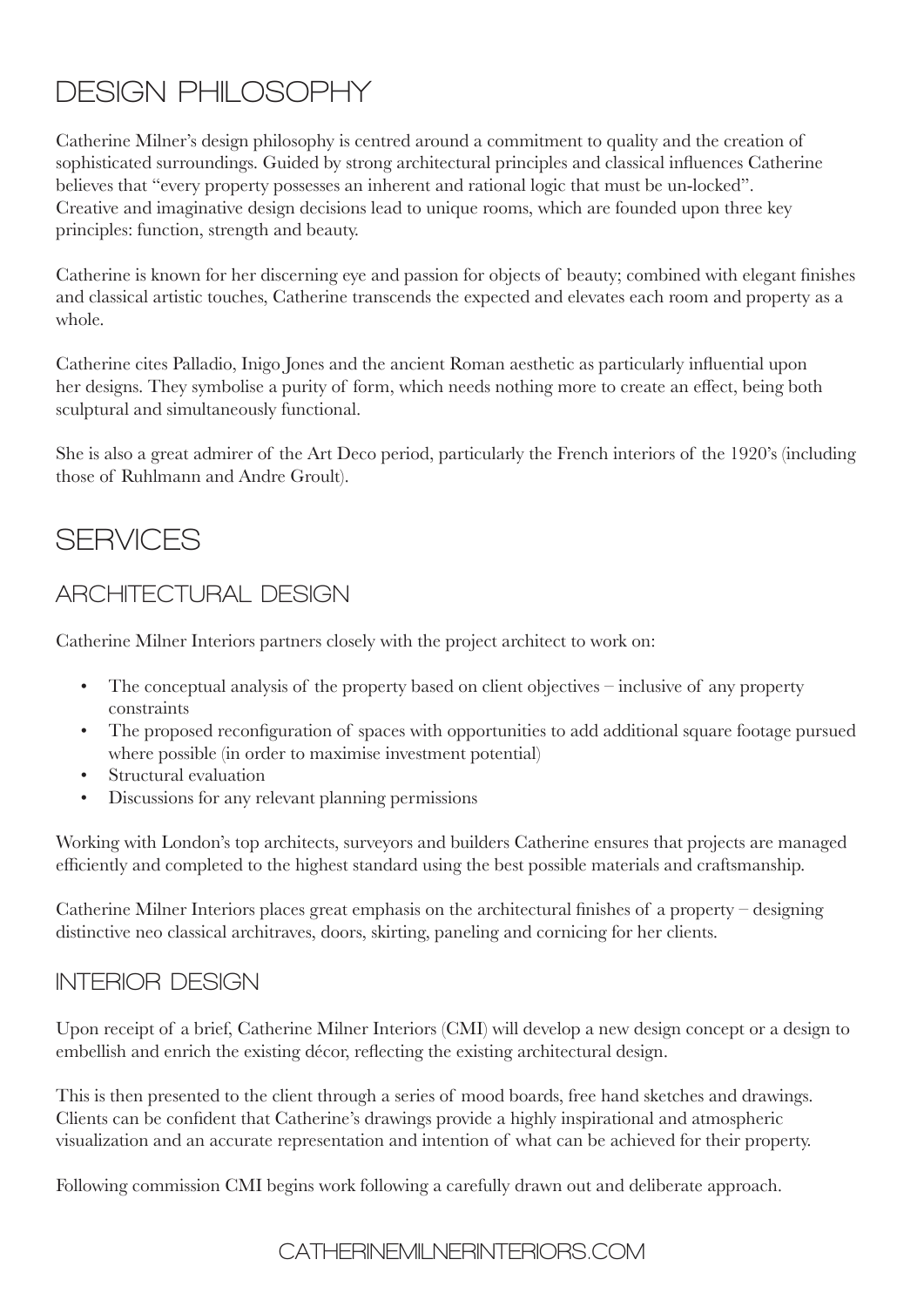

The initial structural and architectural designs, based on classical principles, are the most important for the development of a CMI project as they are the key to unlocking the rational logic of the architecture, manipulating spaces, building new dimensions to room shapes and allowing maximum light to flow throughout.

Within CMI designs, every detail is totally thought through to ensure the spaces are both functional and beautiful, as when the right balance is achieved between all the elements, there is always a sense of defined luxury and a quiet timeless elegance and intimacy.

CMI has a network of contractors, highly skilled craftsmen, product designers, artists and artisans with whom she collaborates and who are often commissioned to create unique and beautiful bespoke pieces for her clients.

The right finish is incredibly important; every architectural line, nuance, curve and texture is designed in perfect proportion, balance and harmony and embellished with impeccable craftsmanship and excellent materials.

#### *"The truth of the ancient maxim that beauty lies between the extremities of order and complexity"*

Catherine has extensive experience creating designs and finishes using:

- Architectural finishes: bespoke joinery, paneling, doors, architraves, skirting, bespoke bookcases, cornicing and moldings
- Lighting designs which highlight the architectural finishes and intensify the colours and beauty of the objects within
- Crystal chandeliers, bespoke mirror and glass designs, sculptural wall lights in bronze and ebony, onyx, and glass
- Walls and ceilings in polished Venetian Plaster, which is unique to each design
- Gilding and lacquering.
- Classical & contemporary glass work
- Bespoke metalwork
- Marble, onyx, alabaster and other rare and beautiful stone, mosaics
- Fabrics and wallpapers in subtly beautiful shades reflecting nature's incandescent beauty
- Bespoke oak wood flooring,
- Specially commissioned, unique pieces of furniture and furnishing
- Lighting solutions that create a mood that both inspires and comforts
- Sleek furnishings and sumptuous materials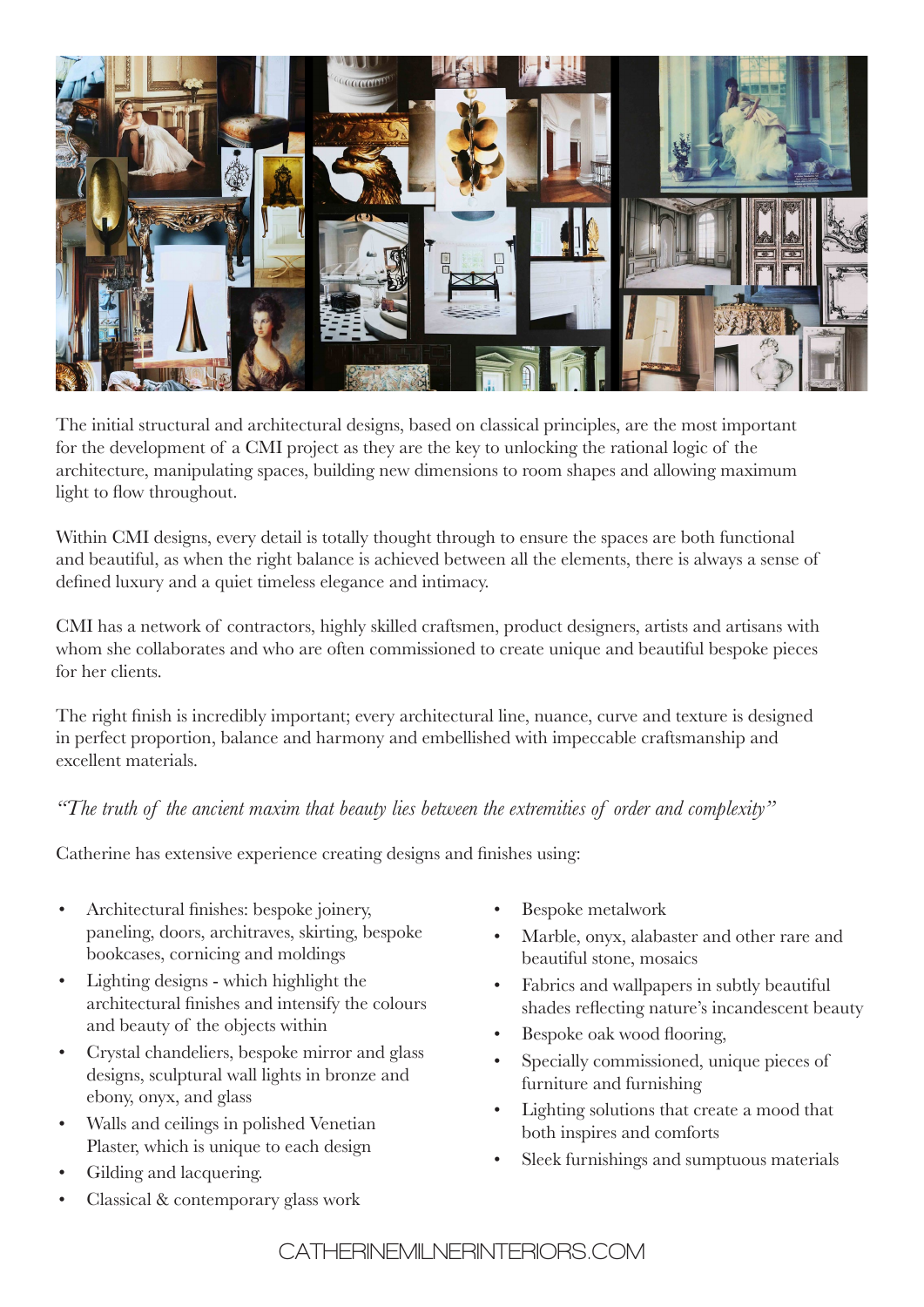# **THE CMI APPROACH**

In order to best understand a client's objectives, a series of preliminary meetings are held. This includes an on site meeting to determine objectives and priorities, followed by a project proposal and terms of instruction.

Upon project commencement, Catherine Milner Interiors begins with:

- Consultation with Catherine and the chosen architect to provide a conceptual analysis of the property based on the client's objectives, inclusive of any property constraints and structural evaluation and layout breakdown.
- Proposed reconfiguring of the spaces
- Presentation of the initial design concept, sketches and mood boards
- Evaluation of any structural issues relating to the design
- Discussion of any relevant planning permissions required
- The costs associated with the proposed building works and interiors and defining a client's budget.
- Presentation of quotes and analysing estimates
- Defining and consolidating costs within an agreed budget
- Coordinating and implementing agreed design proposals through active project management
- Presenting the detailed quotes that correspond with the works.
- Final tender presented, including an appraisal report, final drawings and decorative design plans.
- Work descriptions drawn up detailing contracted work including: construction, electrical, plumbing, carpentry, marble and stonework, wall and floor finishes.
- Creative direction of project work throughout the renovation
- Overseeing all aspects of design and finish at project completion so that the client's objectives are fully met
- Creating project work schedule for all participants
- Selection and purchase of rugs, fabrics, wall coverings, upholstery, furniture (be it vintage, contemporary or bespoke), specialist lighting designs.
- Commissioning bespoke pieces if required/desired

## **ACQUISITIONS**

Catherine Milner Interiors undertakes property search and acquisition on behalf of her clients in London's most exclusive residential locations. Catherine sources prestigious, and often 'off market' properties in Belgravia, Knightsbridge, Chelsea and Holland Park.

She has an excellent working relationship with the Grosvenor Estate, Cadogan Estate and other landed estates, which helps facilitate all aspects of property acquisition as well as lease extensions, freehold acquisitions, building work applications and other necessary permissions.

This applies to both private and corporate clients who desire to purchase a home or investment property. Example acquisitions have included two prestigious Knightsbridge apartments, a highly sought after lateral apartment in Eaton Square, an investment property in Rutland Gate and even a car parking space off Basil Street, Kensington.

Catherine has successfully implemented planning applications for properties in Knightsbridge and Belgravia.